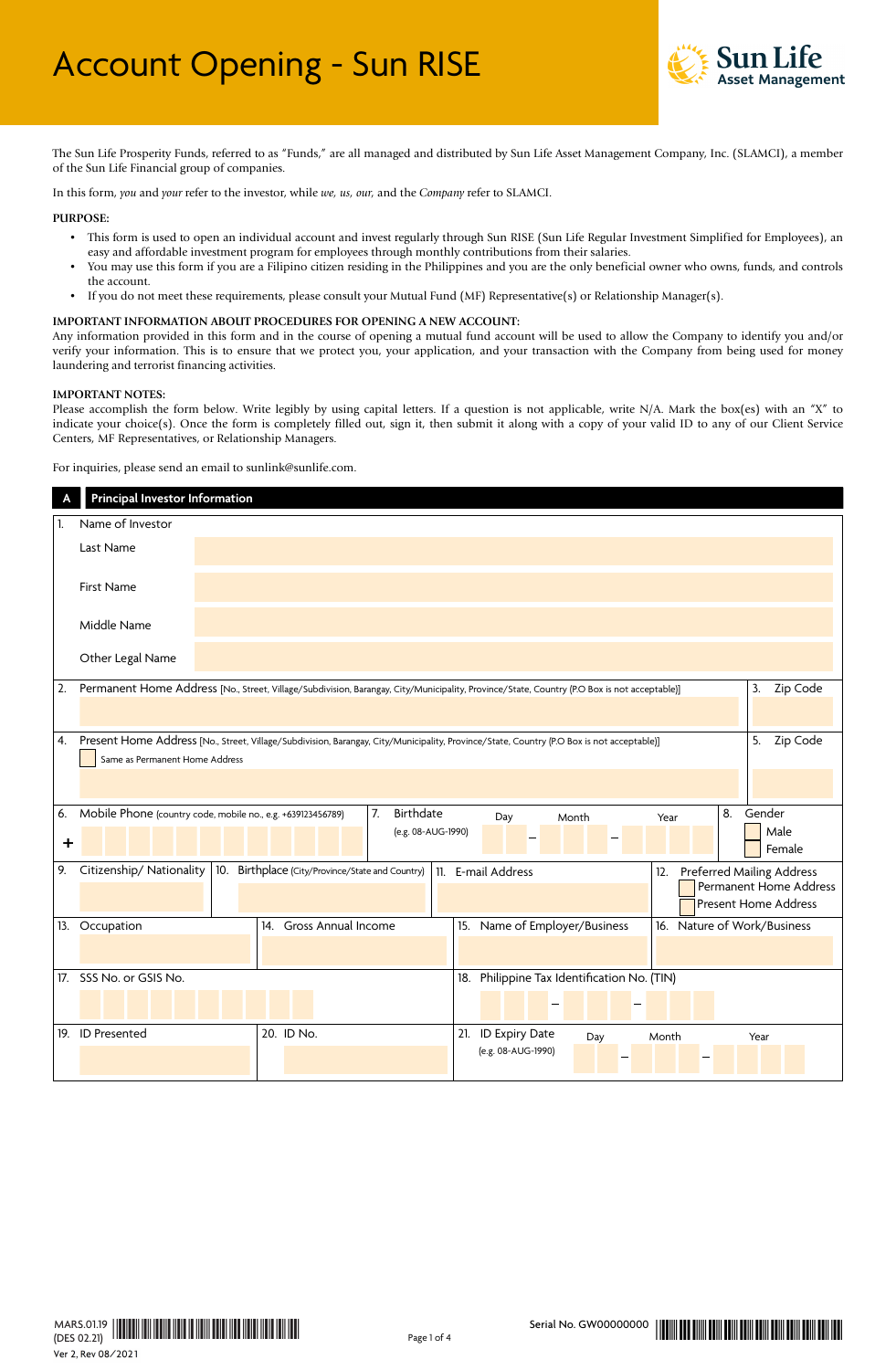# **B Client Suitability Assessment**

| This assessment aims to determine your risk profile and investment experience. This assessment is for reference only and is not to be taken as an advice from<br>SLAMCI on how to manage your investment. No guarantee is given as to the accuracy or completeness of this test. Your financial needs may change over time<br>depending on your current objectives and situation. |  |  |  |  |  |  |  |  |
|-----------------------------------------------------------------------------------------------------------------------------------------------------------------------------------------------------------------------------------------------------------------------------------------------------------------------------------------------------------------------------------|--|--|--|--|--|--|--|--|
| Choose the statement that most closely defines your needs or best describes your situation.                                                                                                                                                                                                                                                                                       |  |  |  |  |  |  |  |  |
| 22. LIQUIDITY - What percent of your investible/financial assets* will be set aside for this investment?                                                                                                                                                                                                                                                                          |  |  |  |  |  |  |  |  |
| *cash, bank deposits, mutual funds/UITFs, stocks, or any asset easily converted to cash                                                                                                                                                                                                                                                                                           |  |  |  |  |  |  |  |  |
| Less than 5%<br>5% to 15%<br>16% to 25%<br>26% to 35%<br>Over 35%                                                                                                                                                                                                                                                                                                                 |  |  |  |  |  |  |  |  |
| NOTE: SLAMCI does not recommend investing more than 20% of your investible/financial assets in a single product. In order to manage risks, it is<br>recommended that you diversify your assets.                                                                                                                                                                                   |  |  |  |  |  |  |  |  |
| 23. KNOWLEDGE - How much is your knowledge of investments?                                                                                                                                                                                                                                                                                                                        |  |  |  |  |  |  |  |  |
| No knowledge<br>$[1]$                                                                                                                                                                                                                                                                                                                                                             |  |  |  |  |  |  |  |  |
| $[2]$<br>Limited (I have limited knowledge of investments outside of bank deposits.)                                                                                                                                                                                                                                                                                              |  |  |  |  |  |  |  |  |
| Moderate (I have some knowledge of investments like bonds, stocks, and mutual funds.)<br>[3]                                                                                                                                                                                                                                                                                      |  |  |  |  |  |  |  |  |
| Good (I have general knowledge of investments like bonds, stocks, mutual funds, and derivatives.)<br>$\lceil 4 \rceil$                                                                                                                                                                                                                                                            |  |  |  |  |  |  |  |  |
| Extensive (I have extensive knowledge of investments like bonds, stocks, mutual funds, derivatives, and structured products.)<br>[5]                                                                                                                                                                                                                                              |  |  |  |  |  |  |  |  |
| 24. EXPERIENCE - How many years have you been investing in stocks, bonds and mutual funds?                                                                                                                                                                                                                                                                                        |  |  |  |  |  |  |  |  |
| Less than one (1) year<br>One (1) year to five (5) years<br>No experience<br>$\lceil 2 \rceil$<br>$\begin{bmatrix} 3 \end{bmatrix}$<br>$[1]$                                                                                                                                                                                                                                      |  |  |  |  |  |  |  |  |
| Over ten (10) years<br>Six (6) years to ten (10) years<br>[5]<br>[4]                                                                                                                                                                                                                                                                                                              |  |  |  |  |  |  |  |  |
| 25. OBJECTIVE - How would you best describe your investment objective and the level of risk you can take?                                                                                                                                                                                                                                                                         |  |  |  |  |  |  |  |  |
| Capital preservation: I want my capital secured even if the investments provide low returns.<br>$\lceil 1 \rceil$                                                                                                                                                                                                                                                                 |  |  |  |  |  |  |  |  |
| Regular Income: I prefer investments that provide a predictable flow of income, as opposed to funds that widely fluctuate.<br>[3]                                                                                                                                                                                                                                                 |  |  |  |  |  |  |  |  |
| Income and growth: I seek a regular flow of income but will accept some volatility for capital growth. I prefer investments that provide<br>[5]                                                                                                                                                                                                                                   |  |  |  |  |  |  |  |  |
| both opportunities to earn income and to grow over time.<br>Capital growth: I seek long-term growth with some income. I am comfortable with volatility in order to achieve capital growth.<br>$[7]$                                                                                                                                                                               |  |  |  |  |  |  |  |  |
| Capital appreciation: I seek capital appreciation and fully accept volatility. I prefer high-risk investments with high potential returns.<br>[9]                                                                                                                                                                                                                                 |  |  |  |  |  |  |  |  |
|                                                                                                                                                                                                                                                                                                                                                                                   |  |  |  |  |  |  |  |  |
| 26. RISK TOLERANCE - How much are you willing to invest in higher-risk investments?                                                                                                                                                                                                                                                                                               |  |  |  |  |  |  |  |  |
| Less than 20%<br>21% to 40%<br>41% to 60%<br>61% to 80%<br>[9]<br>$[3]$<br>$[5]$<br>Over 80%<br>$[1]$<br>$[7]$                                                                                                                                                                                                                                                                    |  |  |  |  |  |  |  |  |
| 27. TIME HORIZON - How long can you keep your money invested to achieve your financial goals?                                                                                                                                                                                                                                                                                     |  |  |  |  |  |  |  |  |
| Less than one (1) year<br>$[3]$<br>One (1) year to two (2) years<br>[5]<br>Three (3) years to five (5) years<br>$[1]$                                                                                                                                                                                                                                                             |  |  |  |  |  |  |  |  |
| [9]<br>Six (6) years to ten (10) years<br>Over ten (10) years<br>[7]                                                                                                                                                                                                                                                                                                              |  |  |  |  |  |  |  |  |
| 28. FINANCIAL SITUATION - Which statement best describes your current financial situation? Please consider your regular expenses, your ability to                                                                                                                                                                                                                                 |  |  |  |  |  |  |  |  |
| repay outstanding loans, and your savings for emergencies and retirement.                                                                                                                                                                                                                                                                                                         |  |  |  |  |  |  |  |  |
| $\begin{bmatrix} 1 \end{bmatrix}$ I need this investment to supplement my current income.                                                                                                                                                                                                                                                                                         |  |  |  |  |  |  |  |  |
| [3]<br>I do not need this investment to supplement my current income; however, this could change in the next months.                                                                                                                                                                                                                                                              |  |  |  |  |  |  |  |  |
| I do not expect to use this investment to meet current requirements, but I would need to access these funds in an emergency.<br>[5]                                                                                                                                                                                                                                               |  |  |  |  |  |  |  |  |
| My financial situation is stable, and I have a sufficient cash flow to meet most of my requirements.<br>$[7]$                                                                                                                                                                                                                                                                     |  |  |  |  |  |  |  |  |
| [9]<br>My financial situation is completely secure, and I can meet emergency requirements.                                                                                                                                                                                                                                                                                        |  |  |  |  |  |  |  |  |
| Add the points indicated in the brackets (questions 23 to 28) corresponding to your choice to get the total score. Your total score will<br>determine your risk profile and the recommended Funds for you.                                                                                                                                                                        |  |  |  |  |  |  |  |  |
| <b>Total Score</b>                                                                                                                                                                                                                                                                                                                                                                |  |  |  |  |  |  |  |  |
| <b>CONSERVATIVE - up to 14 points</b><br>MODERATE - up to 22 points<br><b>BALANCED - up to 30 points</b>                                                                                                                                                                                                                                                                          |  |  |  |  |  |  |  |  |
| <b>Balanced Fund</b><br>Peso Starter Fund<br>GS Fund                                                                                                                                                                                                                                                                                                                              |  |  |  |  |  |  |  |  |
| Others:<br><b>Bond Fund</b><br>Achiever Funds<br>Others:<br>Others:                                                                                                                                                                                                                                                                                                               |  |  |  |  |  |  |  |  |
|                                                                                                                                                                                                                                                                                                                                                                                   |  |  |  |  |  |  |  |  |
| <b>GROWTH - up to 38 points</b><br>AGGRESSIVE - up to 46 points                                                                                                                                                                                                                                                                                                                   |  |  |  |  |  |  |  |  |
| Dynamic Fund<br>Index Fund                                                                                                                                                                                                                                                                                                                                                        |  |  |  |  |  |  |  |  |
| Others:<br><b>Equity Fund</b>                                                                                                                                                                                                                                                                                                                                                     |  |  |  |  |  |  |  |  |
| Others:                                                                                                                                                                                                                                                                                                                                                                           |  |  |  |  |  |  |  |  |
| We strongly recommend you review your investment risk profile at least once a year. When a major change occurs in your personal situation, make sure your                                                                                                                                                                                                                         |  |  |  |  |  |  |  |  |

We strongly recommend you review your investment risk profile at least once a year. When a major change occurs in your personal situation, make sure your investment decisions continue to match your needs.

The allocation of your investment should be consistent with your assessed risk profile based on the results of this assessment. Should you decide otherwise at any time, you are responsible for the decision and any of its effects. SLAMCI, its agents, employees, or directors, will not be liable to you for any claims, loss, or action as a result of your decision.

# **C Monthly Investment Details**

Sun RISE is an investment program which allows you to invest through automatic monthly contributions from your salary. Please indicate the Fund which your contributions will be invested in.

### **Note: \* Front-end load are charges to be paid by the investor at the time of investment.**

**\*\* Back-end load are charges to be paid by the investor at the time of redemption, based on the number of years invested.**

| 29. Fund Name | Sales Load:     |                 |
|---------------|-----------------|-----------------|
|               | Front-End Load* | Back-End Load** |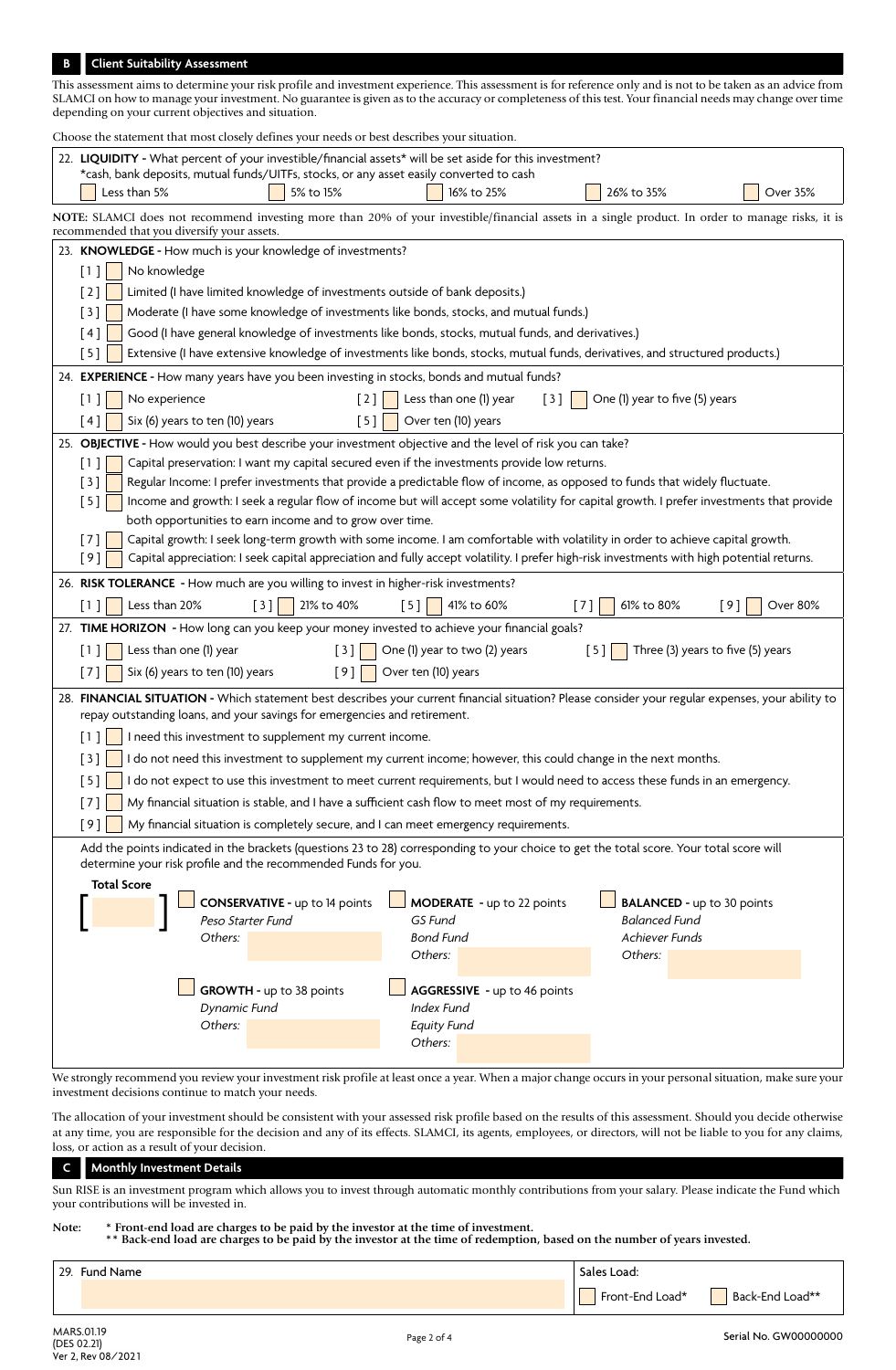# **D Compliance with the Anti-Money Laundering Act (AMLA)**

### **Politically Exposed Person Determination**

The Anti-Money Laundering Act requires us to establish and record the identity of politically exposed persons and their immediate relatives.

30. Have you or any immediate relatives\* and close associates\*\* (living or deceased) ever held or are currently holding an elected or appointed government position in the Philippines or another country?  $\Box$  Yes  $\Box$  No If yes, kindly provide details below:

| Name(s)                                                                                                                              | Relationship(s) | Government Agency(ies) and position(s) |
|--------------------------------------------------------------------------------------------------------------------------------------|-----------------|----------------------------------------|
|                                                                                                                                      |                 |                                        |
|                                                                                                                                      |                 |                                        |
|                                                                                                                                      |                 |                                        |
|                                                                                                                                      |                 |                                        |
|                                                                                                                                      |                 |                                        |
| <b>An if the activities</b> to the conservers of the contract distribution the boom of the contract and distribution of distribution |                 |                                        |

Refers to parents, spouse or common law partner, children, siblings, grandparents, grandchildren, and in-laws \*\* Close associates refer to persons who are widely and publicly known to maintain a particularly close relationship with the politically exposed person (PEP), and include persons who are in a

position to conduct substantial domestic and international financial transactions on behalf of the PEP.

## **E Electronic Transactions**

You may view your transaction history and make subsequent transactions online. Contact your MF Representative or Relationship Manager to learn how to register for an online account.

You may also email SLAMCI at RequestSLAMCI@sunlife.com so we can process the applicable documents for your subsequent transactions. Subsequent transactions include: additional investments, redemptions, and/or fund switches. All signed documents sent by email shall be treated as original copies. Transactions received after the cut-off time will be processed on the next business day.

You are responsible for the security of your account and data. SLAMCI is not liable for losses resulting from data transfer delays, unauthorized access, or misuse of your online account.

### **F Terms and Conditions**

#### **Eligible Investor**

Any person of legal age, regardless of citizenship or nationality, may hold shares/units of the Fund(s).

#### **Purchase Price**

The principal amount of investment shall purchase the corresponding number of Fund shares/units at the applicable Net Asset Value Per Share (NAVPS)/Net Asset Value Per Unit (NAVPU), less any sales load and taxes. The applicable NAVPS/NAVPU will be used for purchases made within the daily cut-off time.

#### **Redemption and Fund Switch**

SLAMCI shall honor valid redemption and fund switch requests any day it is open for business. A duly-endorsed Stock Certificate/Certificate of Participation, if issued, shall serve as proof of redemption. Shares/Units of the Fund will be redeemed using the applicable NAVPS/NAVPU at the close of business on the same day, less any applicable charges and taxes, if SLAMCI receives the redemption and fund switch request by the cut-off time. If the request is received after the cut-off time, the price will be the applicable NAVPS/NAVPU of the next business day. Applicable NAVPS/ NAVPU to be used for switch-in will be based on the applicable settlement date of each Fund. Proceeds from the request, less fees and taxes (if any), shall be available within seven (7) banking days from the receipt of the request. SLAMCI reserves the right to change the daily cut-off time as may be allowed by law.

#### **Limited Liability**

You agree to hold SLAMCI, its affiliates, employees and agents free and harmless from and against any and all claims, losses, including opportunity loss, damages, or expenses due to failure or delay to process your transaction(s), or inability to accept your transaction(s).

#### **Right to Accept or Reject Subscriptions; Adjustment of Account**

SLAMCI reserves the right to accept or reject any application at its sole discretion, as determined by the law or its policies. If this application is not accepted in whole or in part, SLAMCI will refund the corresponding investment to the investor without interest, within ten (10) business days from the date of submission of this application. SLAMCI is authorized to close your account(s) or effect any adjustments on any of your account(s), to correct any error or mistake committed, without need for any further instrument or consent.

### **Delivery of Stock Certificate/Certificate of Participation**

A Stock Certificate/Certificate of Participation shall be issued upon a written request from the investor. Shareholders/Unitholders who do not elect to receive Stock Certificates/Certificates of Participation have the same rights of ownership as if certificates had been issued to them.

#### **Applicable Laws**

This application and related documents shall be governed by and interpreted in accordance with local or foreign laws that apply to SLAMCI. Any legal action arising thereupon shall be filed exclusively before the courts of Makati City, Philippines.

This application is governed by the terms and conditions of the Prospectuses of the Sun Life Prosperity Funds.

#### **Compliance with the Foreign Account Tax Compliance Act (FATCA)**

You will inform us within thirty (30) calendar days of any change in your circumstances, including but not limited to citizenship, and submit the applicable documents accordingly. You likewise acknowledge SLAMCI's statutory responsibility to provide your information, including but not limited to local or foreign tax status, to the appropriate authority.

# **Compliance with the Data Privacy Act of 2012 (Republic Act No. 10173)**

You agree that the Company shall process your personal data to: a) evaluate your application and administer your account; b) process transactions and enforce/fulfill contractual rights/obligations; c) improve the provision of products and services (including improvement in systems and business processes, data analytics, automated processing, etc.); d) comply with legal obligations, as well as laws and regulations (domestic or foreign); and e) manage risks and pursue its legitimate interests, including verification and obtaining additional personal data from third party sources. The Company may disclose your personal data to its affiliates, service providers, and other third parties for processing consistent with the foregoing purposes, who shall be bound by contractual or other reasonable means to protect your personal data.

Your personal data shall be retained throughout the existence of your account(s) and/or upon the later of the expiration of the retention limit set by Company standards, laws and regulations, counted from account closure. You certify that you understand and agree with the declarations and authorizations above and the Company's privacy policy at https://apps. sunlife.com.ph/privacy.

# **G Investor's Acknowledgment and Agreement**

### You confirm that:

- a. All information provided in this form are true, correct, and complete. All agreements made with SLAMCI are set out in this form.
- b. You have received, read, and understood the Funds' prospectuses, financial statements, policies, and these terms and conditions.
- c. We can make adjustments to your account(s) to correct any error and modify or terminate any investor privilege, and that we have the right to terminate your account for any violations of our policies and charge you a fee. Should you violate any of our terms/conditions/policies, we may terminate your account and charge a fee, in which case you shall receive the redemption value of your shares/units based on the applicable NAVPS/NAVPU as of termination date.
- d. You are a Filipino citizen residing in the Philippines and you are not a US person under FATCA regulations.